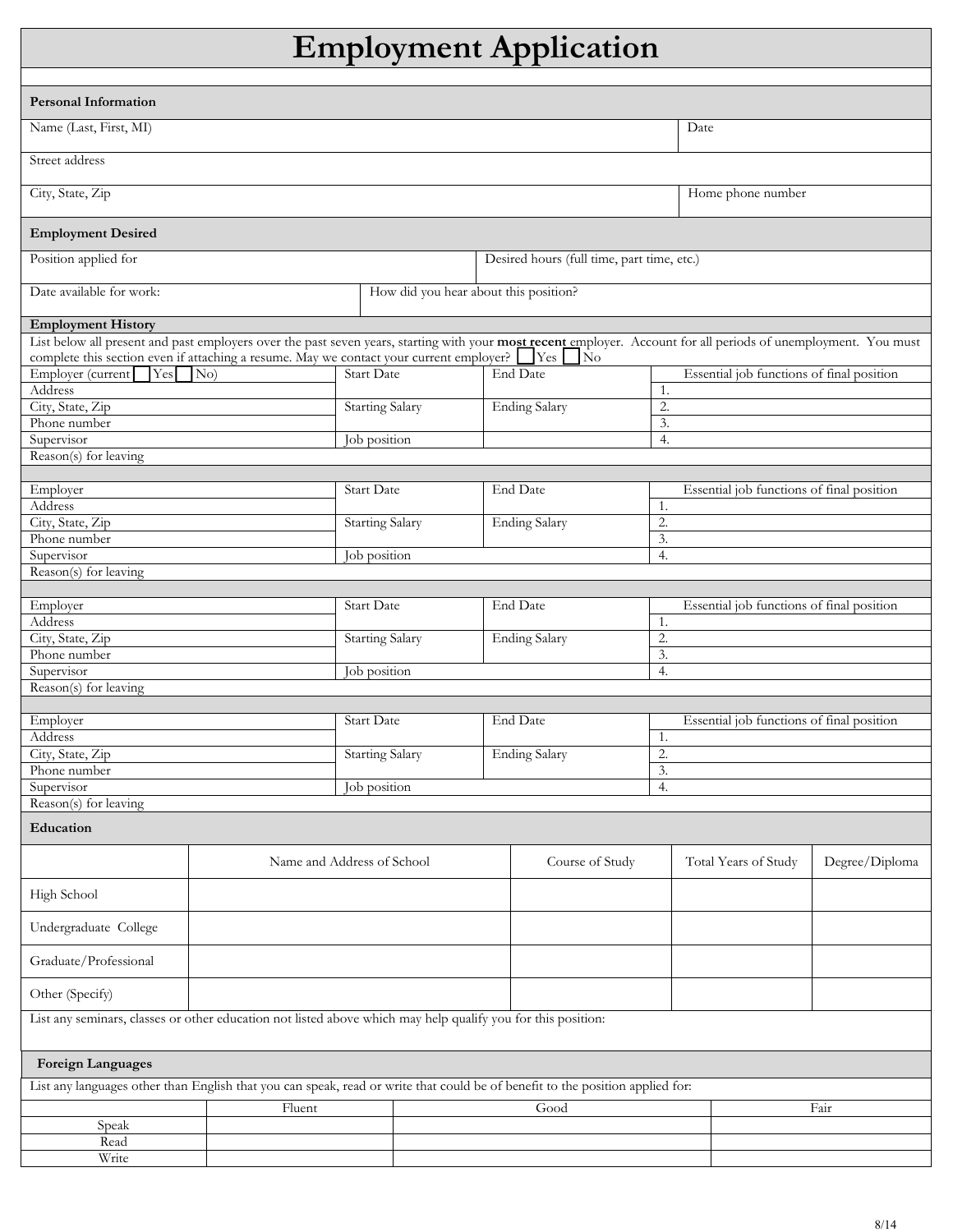| <b>Additional Information</b>                                  |  |
|----------------------------------------------------------------|--|
| Identify formal job training that relates<br>to this position: |  |
| If you are hired, what value would you<br>add to our company?: |  |

## INSTRUCTIONS FOR ANSWERING THE FOLLOWING QUESTIONS

- All applicants: Do not include convictions that were sealed, eradicated, erased, annulled by a court, or expunged, or convictions that resulted in referral to a diversion program.
- California applicants: Do not include misdemeanor marijuana-related convictions that are more than two (2) years old or misdemeanor convictions for which probation was successfully completed or otherwise discharged and the case was judicially dismissed.
- Connecticut applicants: You are not required to disclose the existence of any arrest, criminal charge, or conviction, the records of which have been erased. Criminal records subject to erasure are records pertaining to a finding of delinquency or the fact that a child was a member of a family with service needs, an adjudication as a youthful offender, a criminal charge that has been dismissed or nolled (not prosecuted), a criminal charge for which the person was found not guilty, or a conviction for which the offender received an absolute pardon. Any person whose criminal records have been erased is deemed to have never been arrested within the meaning of the law as it applies to the particular proceedings that have been erased, and may so swear under oath.
- District of Columbia and Washington applicants: Limit any response to the past ten (10) years.
- Indiana applicants: Regarding arrests limit your response to pending charges for felonies and class A misdemeanors that are less than one (1) year old.
- Massachusetts applicants: Limit any response regarding misdemeanor convictions to the last five (5) years and to those which were not a first offense for drunkenness, simple assault, speeding, a minor traffic violation or disturbing the peace. Applicants with a sealed record on file with the Massachusetts Commissioner of Probation may answer "No Record" with respect to: 1) all inquiries relating to prior convictions or arrests; 2) misdemeanor convictions older than five (5) years; and 3) first time convictions for simple assault, drunkenness, speeding, minor traffic violations or disturbing the peace.
- Michigan applicants: Regarding arrests, limit your response to felony arrests awaiting conviction or dismissal.
- New York applicants: All pending arrests or criminal accusations must be disclosed. You are not required to disclose arrests or criminal accusations that resulted in criminal actions or proceedings which were terminated in your favor. Do not disclose criminal actions or proceedings that were sealed or classified as youthful offender adjudications. An ex-offender who is denied employment may, upon written request, receive a statement of the reason(s) for denial within thirty (30) days of the applicant's request for such information.
- North Dakota and Oregon applicants: Regarding arrests, limit your response to pending charges that are less than one (1) year old.

| Have you ever been employed with this company before? If Yes, when?<br>Do you have any friends or relatives employed by this company?  | <b>T</b> Yes<br>$\Gamma$ Yes | $\Box$ No<br>$\Box$ No |
|----------------------------------------------------------------------------------------------------------------------------------------|------------------------------|------------------------|
| If Yes, please provide their names and relationship to you:                                                                            |                              |                        |
|                                                                                                                                        |                              |                        |
|                                                                                                                                        |                              |                        |
|                                                                                                                                        |                              |                        |
| Are you at least 18 years of age?                                                                                                      | $\Box$ Yes                   | $\Box$ No              |
| If hired, can you provide proof of U.S. citizenship or proof of your legal right to work in the U.S.?                                  | $\Box$ Yes                   | $\Box$ No              |
| Are you able to perform all of the essential functions of the job for which you are applying with or without reasonable accommodation? | $\Gamma$ Yes                 | $\square$ No           |
| If driving is a requirement of the position applied for, have you in the last 7 years been convicted of Driving Under the Influence?   | $\Box$ Yes                   | $\Box$ No              |
| If hired, do you have a reliable means of transportation to and from work?                                                             | $\Box$ Yes<br>$\Box$ Yes     | $\Box$ No              |
| If hired, would you be able to travel or work overtime as needed?<br>Have you ever been convicted of a felony or misdemeanor?          | $\Box$ Yes                   | $\Box$ No<br>$\Box$ No |
| If Yes, please explain:                                                                                                                |                              |                        |
|                                                                                                                                        |                              |                        |
|                                                                                                                                        |                              |                        |
|                                                                                                                                        |                              |                        |

\_\_\_\_\_\_\_\_\_\_\_\_\_\_\_\_\_\_\_\_\_\_\_\_\_\_\_\_\_\_\_\_\_\_\_\_\_\_\_\_\_\_\_\_\_\_\_\_\_\_\_\_\_\_\_\_\_\_\_\_\_\_\_\_\_\_\_\_\_\_\_\_\_\_\_\_\_\_\_\_\_\_\_\_\_\_\_\_\_\_\_\_\_\_\_\_\_\_\_\_\_\_\_\_\_\_\_\_\_\_\_\_\_\_\_\_\_\_\_\_\_

| List below three persons not related to you who have knowledge of your work performance within the last 5 years |         |                                 |
|-----------------------------------------------------------------------------------------------------------------|---------|---------------------------------|
| Name                                                                                                            |         | Occupation                      |
| Company name                                                                                                    | Address |                                 |
| Telephone                                                                                                       | E-mail  | Relationship & years acquainted |
|                                                                                                                 |         |                                 |
| Name                                                                                                            |         | Occupation                      |
| Company name                                                                                                    | Address |                                 |
| Telephone                                                                                                       | E-mail  | Relationship & years acquainted |
|                                                                                                                 |         |                                 |
| Name                                                                                                            |         | Occupation                      |
| Company name                                                                                                    | Address |                                 |
| Telephone                                                                                                       | E-mail  | Relationship & years acquainted |